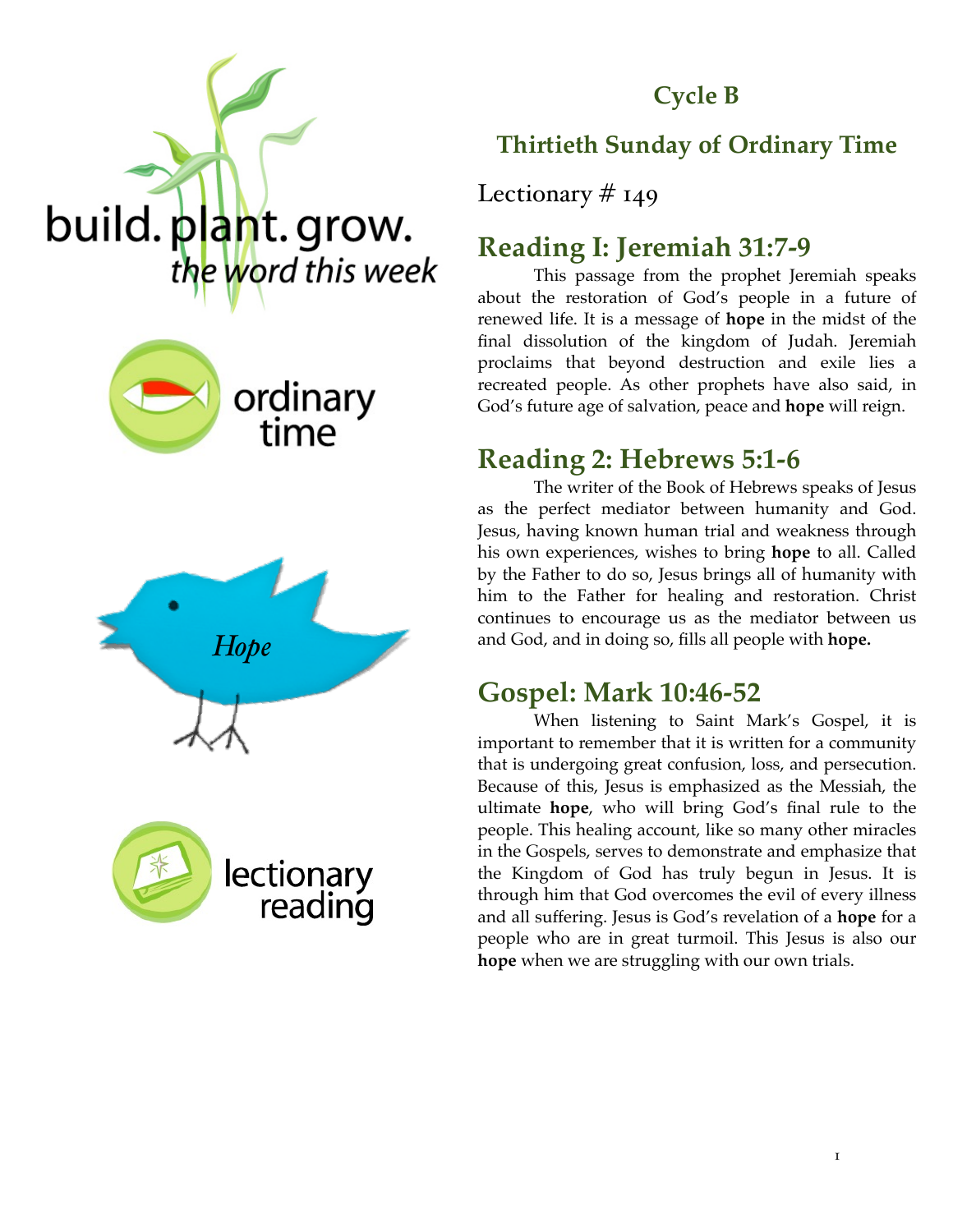

children's story



*Stick and Stone* Written by Beth Ferry Illustrated by Tom Lichtenheld Publication: 2015, HMH Books for Young Readers ISBN-10: 054403256X ISBN-13: 978-0544032569



Our human compassion binds us one to the other—not in pity or patronizingly, but as human beings who have learnt how to turn our common suffering into hope for the future. -Nelson Mandela

## **Stick and Stone**

*Stick and Stone* is a simply written story that talks about bullying and that shows how a true friend is called to be a source of **hope** in the midst of distress. Given the current challenges that bullying pose to children, this book offers a way to think about and deal with bullying. When Stick rescues Stone from a prickly situation with Pinecone, the pair become fast friends. As the story progresses, themes of friendship, kindness, and **hope** are seen through friends that are able to support each other.

#### **Hanging Onto Hope, Saying Good-Bye to Bullying**

Step One: Write the following two statements on the board:

> *Sticks and stones can break my bones, but names will never hurt me!*

> *Sticks and stones can break my bones, but names can really hurt me!*

Invite the students to read and think about each of the statements. Ask them which one of the two is truer.

Step Two: Ask the students to think about what it was like when someone called them a name or said something unkind to them, or about them.

Step Three: As the teacher, you might wish to share with the students a story that illustrates the hurt that you may have experienced because of someone's unkindness.

Step Four: Give each student a light gray paper "stone" on which they can write a behavior that could hurt someone or make them feel bad. They could also draw on the stone instead of write.

Step Five: Have the students crumple up the gray stone and then try to smooth it out again. Explain to the students that once something hurtful has been said, it is hard for it to be forgotten.

Step Six: Have each of the students speak about the hurt that they put on their stone and ask the class to think about how they can bring **hope** for the person who has been hurt. Create a class list of ideas of how to prevent bullying and bring **hope** to all students.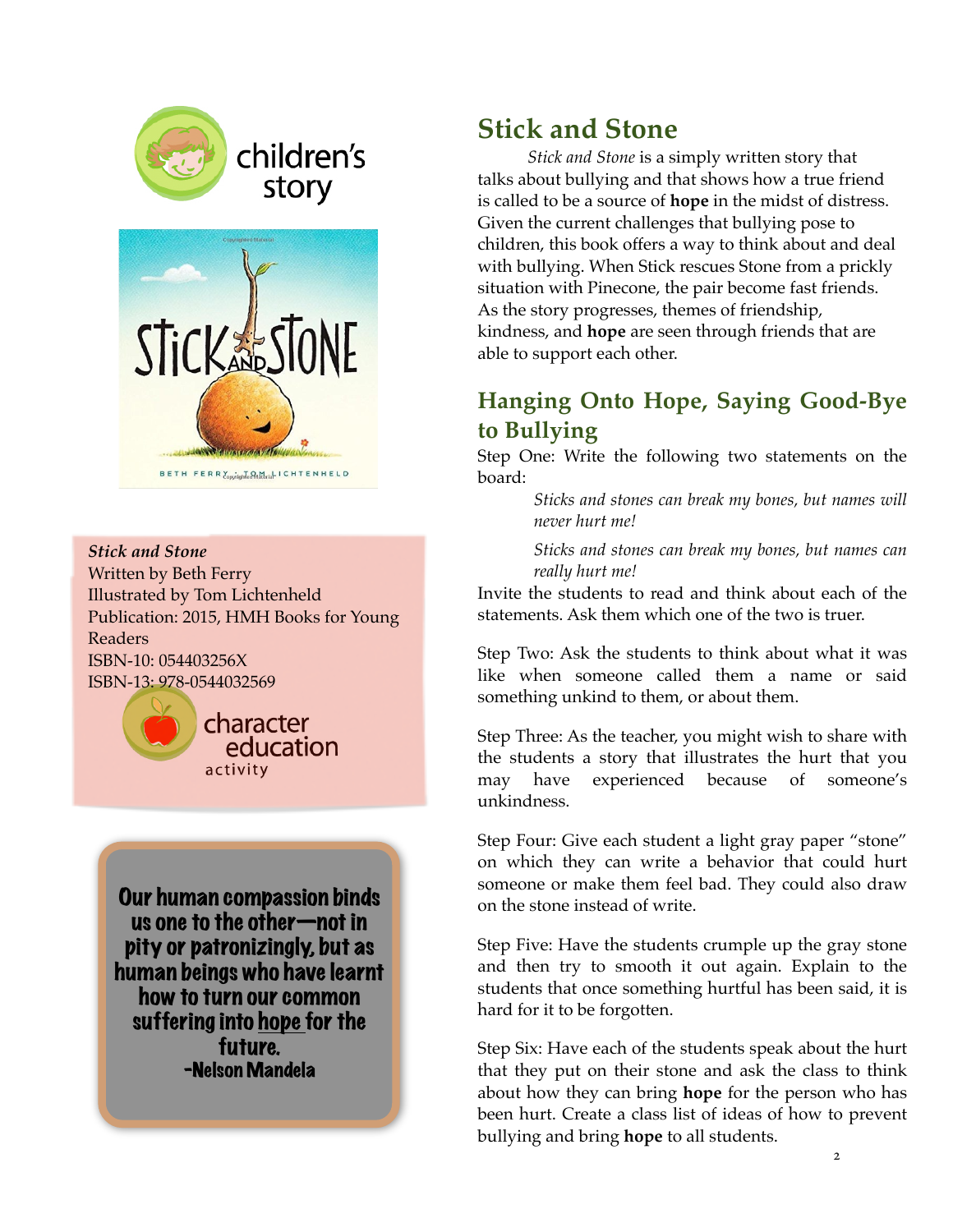Let your hopes shape your future and not your hurts! -Archbishop Desmond Tutu

# **What could you do today?**

Saint Paul writes to a community of people living in a town called Ephesus and gives them great advice: *Do not let unkind things come out of your mouth. Say only the things that are helpful to people.* By living out these words, not only can you avoid bullying, but you can also bring **hope** to people who you encounter. Take this passage and make it a prayer that you can practice throughout the day in order to remind yourself how important it is to say things that lift people up and bring **hope.** 



Look. Feel. Know. Act.

#### **Look Feel Know Act**

Oftentimes, reports in the newspapers, on television, and on the radio are very sad and can overshadow the many good and wonderful things that are happening in the world today. While we can't ignore the sad things that are going on in the world, if we only focus on these things we can become overwhelmed with sadness. There are many wonderfully kind and good things being done by people, and these are things that can bring us **hope.**

Think of ways that you can bring **hope** to people in simple ways. Smiling and saying hello to someone can often act as a ray of sunshine. Recall how nice it was when someone said hello or smiled at you, especially if you had been having a difficult day. Commit yourself to being a bearer of **hope** as often as you can.